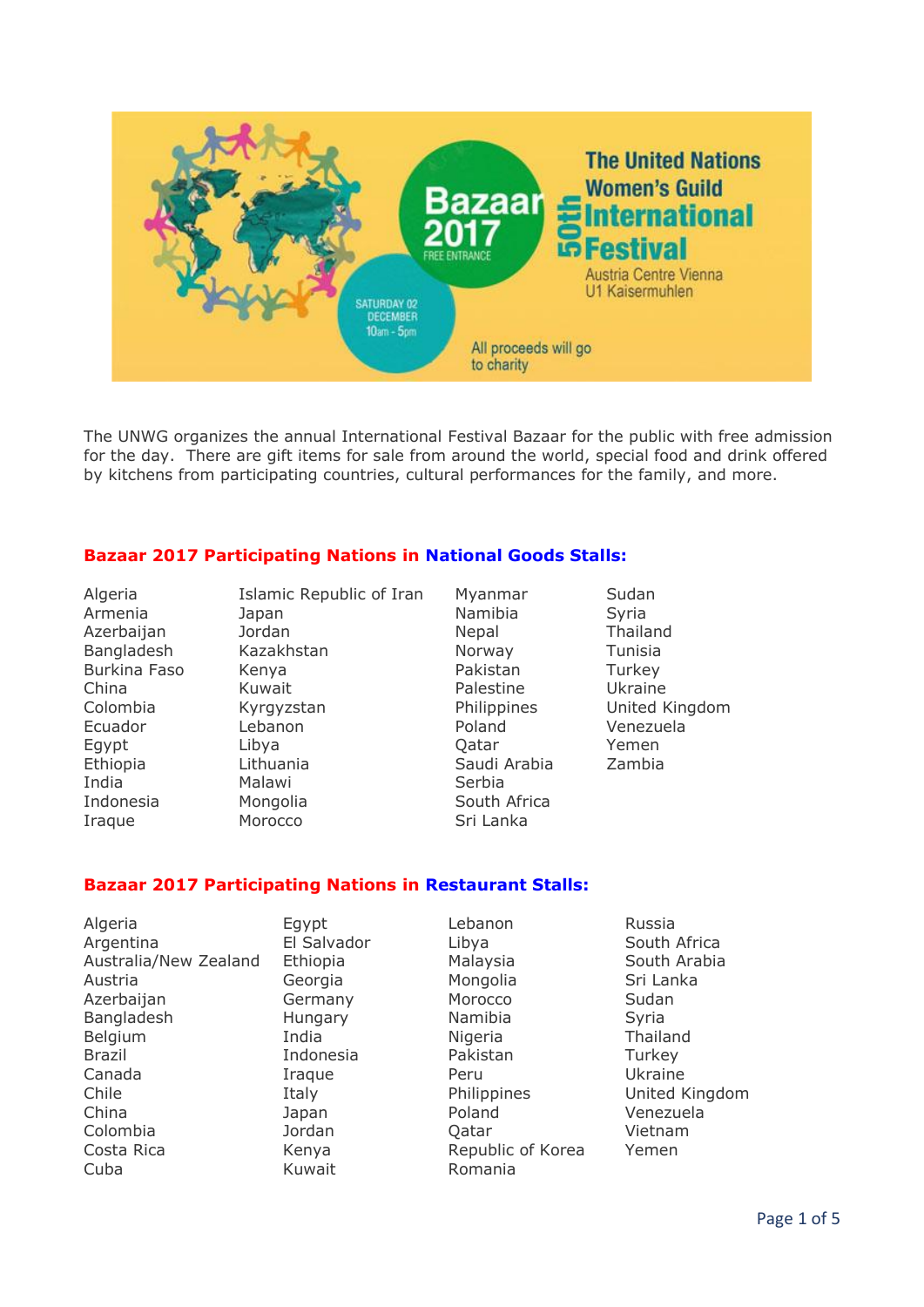#### **Bazaar 2017 UNWG Stalls:**

Antique Coins **Plants** (fresh cut and potted plants) Books (used books in many languages) Surprise Charity Second-Hand Shop Vintage Stamps Kiosk (souvenirs and gifts) UNWG Photo Booth

#### **Austrian and Austria-based Charities:**

The UNWG also provides space at the bazaar for Austria based organizations that share a similar goal of the UNWG. In 2017 the following organizations raised ove  $\epsilon$ 10,000 for their programs.

Aids Hilfe Wien Make Me Smile International Behindertenhilfe für Indien ÖHTB Arbeiten GmbH Behindertenhilfe Klosterneuburg Oesterreichische Mexikanische

CREATTE (Cultural Revival of Ethnic Art through training & education) Dr. Adolf-Lorenz-Schule Rheumalis Ferdosi Foundation Rotaract Club Wien -Oper Helping Hands Family VANAKKAM-Verein für soziale

Hope for the Future **Verein Childrenplanet** Iran Natural Disaster Relief Verein Wobes/Biwog

## **Arts and Crafts Stalls:**

Amba- Jelinek Golkoswky,Rosemarie Acevedo, Tarcila Gryschuk, Olga Astner, Daniel **Hurban, Karin** Binderhofer, Edith Kraut, Mabel Farrell, Mary **Miksits**, Harriet Japanische Katholische Gemeinde Olivera de Graf, Doris Galidescu, Maria Elena

Gesellschaft Bloombo Selbsthilfegr. Pflegefamilien und SH Werkstatt Rettsyndrom GsmbH

Entwicklung in Südindien Lions Club Wien Ostarrichi Wiener Sozialdienste Foerdereung & Begleitung GmbH

#### **Entertainment:**

The program has been organized by Zena Eggough for over 40 years. The entertainment program included a parade of children in national costume, young talents were showcased and performances frommany countries such as the following:

#### **International Cultural Performance:**

Bangladesh Ethiopia Nepal Venezuela Brazil **India** Peru Bulgaria **Japan** South Africa

Austria Columbia Mexico Trinidad & Tobago Azerbaijan Cuba Namibia United States of America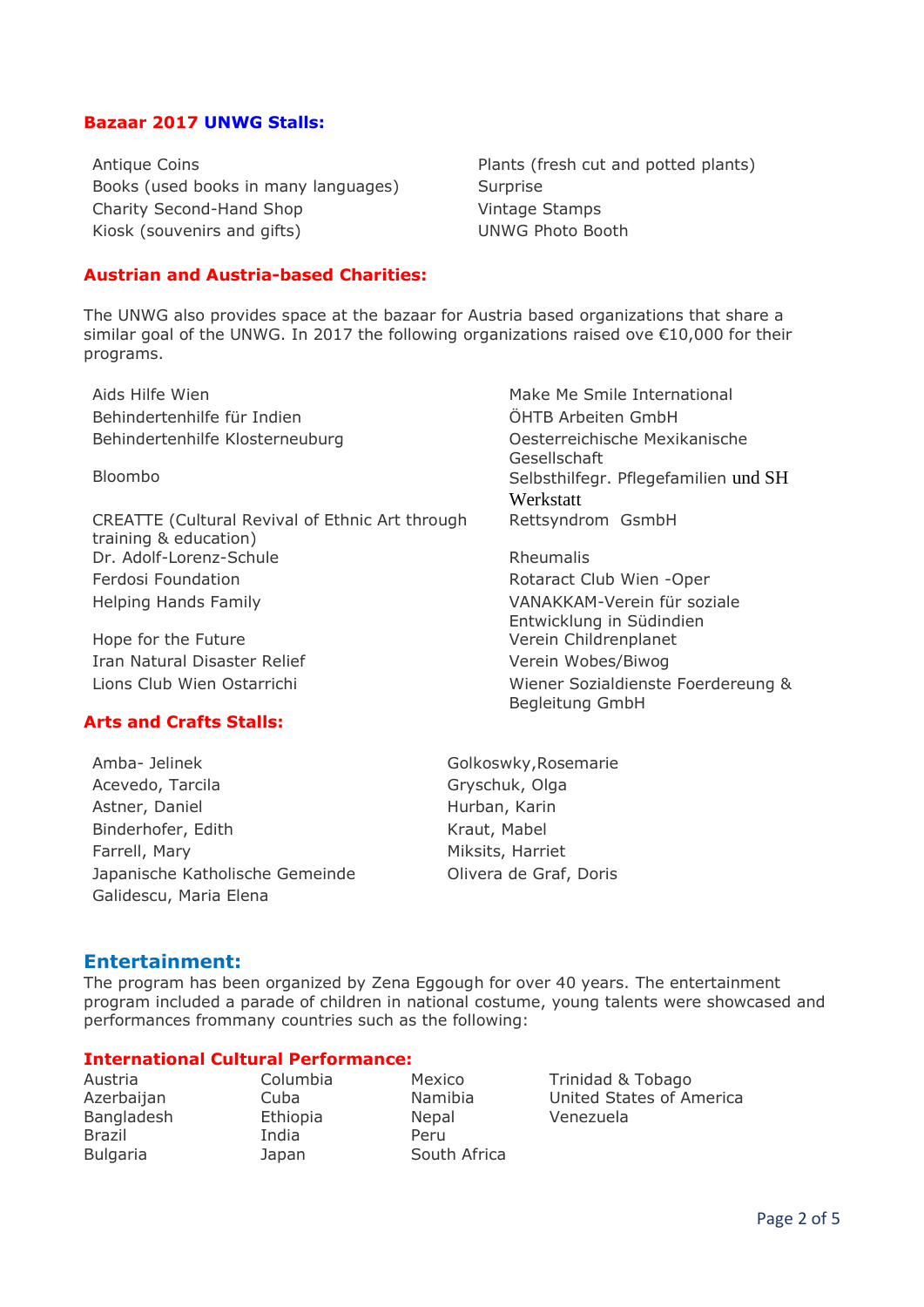## **Young Talent Show:**

Helen Steiner **Barbara Ali & Angelo Kreuzberger** Kegi Aregbe **Eva Attapah & acrobatic performers** Designer Hong Nguyen Fashion Show Keji Aregbe Patricia Cabreda & Yenny Cabreda - Paraguay

Chinese Philharmonic Choir Jenna & dance partner - Bharata Natyam Mila & Lily Aleksandra Gacyk-Bugajska - Polish folk performance Juky Paraquay - Margareta Tank & Alfredo Lobitber

# **We thank our partners and donors for their support of the UNWG International Bazaar and Children's Charities.**

#### **Partners:**



### **Major Donors:**



#### **Donors:**

- Adidas Austria G.m.b.H **Indiana Adidas Austria G.m.b.H** Aida Juanita Perez Air China **Kattus** Kattus Air India **Kapuzinergruft** Alt Wien Kaffee Kuehner A. & Sohn Andreas Gruber Kunsthistorisches Museum Austria Centre Vienna Lanz Trachten Bank Austria LeeDina Portraits Beauty Island **Let a Controller** Exempt 2 Leiner Boehringer Ingelheim Liska Bramo Hair Team Lobmeyr Bundy and Bundy **L'Oreal** Chopard Lusthaus Restaurant Christine Benally Peranteau Photography Manner
	-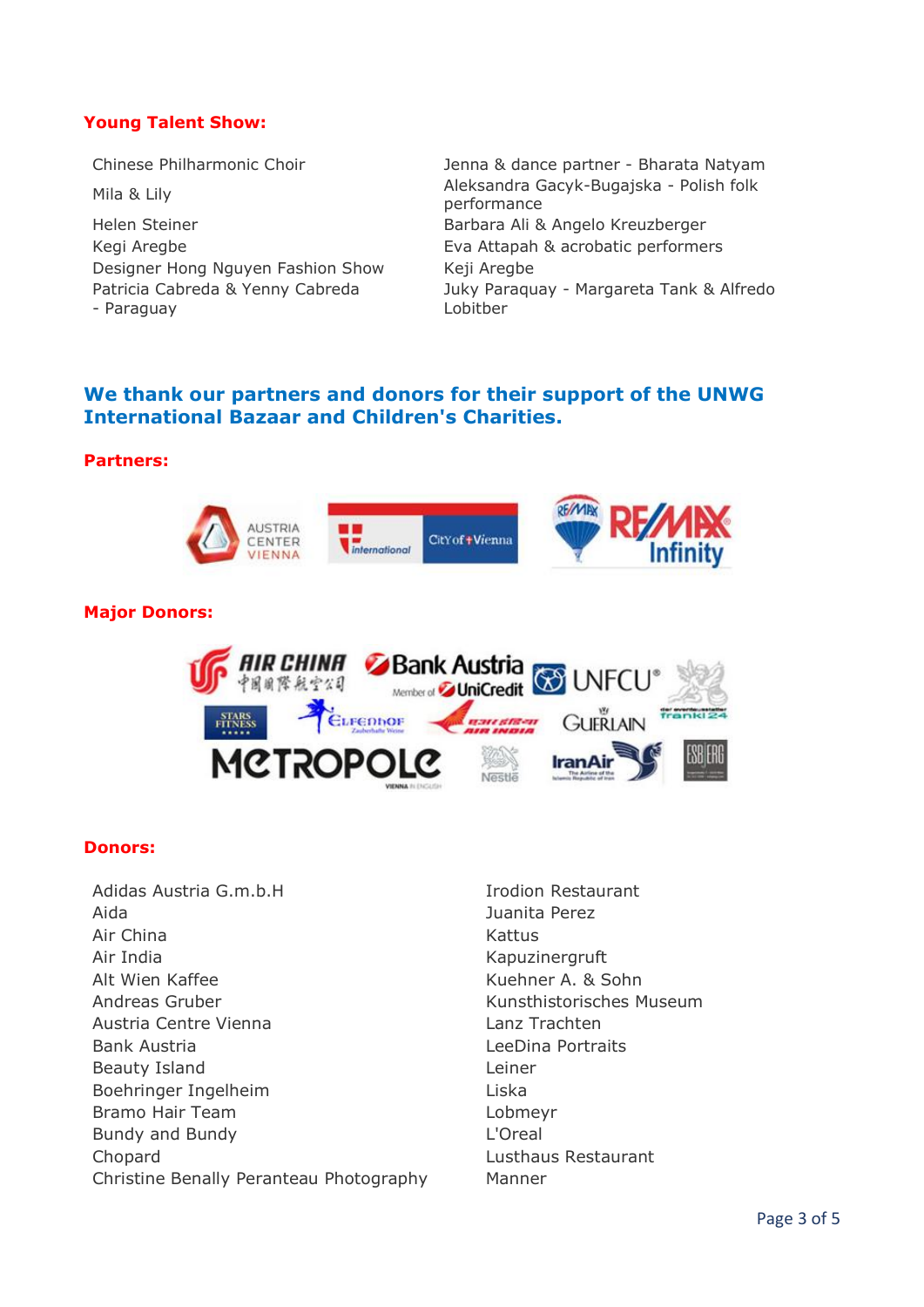City of Vienna **Mautner Markhof** Mautner Markhof Clarins Claring Claring Claring Claring Meinl am Graben Core Pilates **Metropole** DDSG Blue Danube Modul Donauturm Morgenstern Restaurant Dorotheum Nägele and Strubell Elitetour Naturhistorisches Museum Embassy of the Republic of Azerbaijan Nestle Embassy/Permanent Mission of the Republic Embassy/Fermanent Mission of the Republic Migerian Embassy Vienna<br>of Kenya in Vienna Embassy of the Republic of Korea Norbert Jakob Schmid Verlags GmbH Embassy of El Salvador **Carry Communist Communist Communist Communist Communist Communist Communist Communist Communist Communist Communist Communist Communist Communist Communist Communist Communist Communist Communist Co** Erik Esbjerg (Baobab Collection, Geo.F. Trumper, Penhaligon's London, Taylor of Old Band Street) Estee Lauder **Pouran Jamshidi** Fashion House 'Nina Ruchkina', Russia Rahimi Carpet Fellner Gaertner & Florist G.m.b.H Raiffeisen Figlmüller Restaurant and RAPID Firma Ameli Orient Teppiche **Reza Rasulemanesh** Firma Folia **Remarical Remarical Remarical Remarical** Remarical Remarical Remarical Remarical Remarical Remarical Flamm RosAtom Fotobox Sofortbild **Royal Jordanian Airlines** Frankl24 Santa Cristina Ges.m.b.H Franz Mueller Textil GmbH, Kritzendorf Schönbrunn Zoo Freywille **Schönbrunn Castle** Friseur Haar Le Kin Schranz Mercedes Benz Gewista Werbe G.m.b.H Shiki Japanese Fine Glasgravur Glaseichung Huber Sichuan Restaurant Gisela Beinrücker-Fleck Shimadzu Grand Hotel Europe, St. Petersburg Sofitel Vienna Stefansplatz Grand Hotel Vienna Sonnentherme Lutzmannsburg Guerlain Stars Fitness Betriebs G.m.b.H H&T Co State Capella, St. Petersburg Hannelore Fußpflege / footcare Steirerstüberl Restaurant Haydn Kino **Sulpicio Confiado** Hermitage Theatre of Classical Russian Tiermitage Trieatre of Classical Russian<br>Ballet, St. Petersburg Hilton To Ellinkon Honorary Nepalese Consulate General Tommy Aquino Hotel Ambassador **TÜV** Austria Hotel Bristol UNFCU Hotel Ibis Ursula Grimm Hair & Make-Up Hotel Intercontinental VIC Whiskey Club Hotel Kremslehner/Regina Volkstheater Hotel Le Meridien Vöslauer NH Hotel Weingut Elfenhof Hotel Park Hyatt Nestlicht Gallery

OPEC Dining/Brasserie/Bar